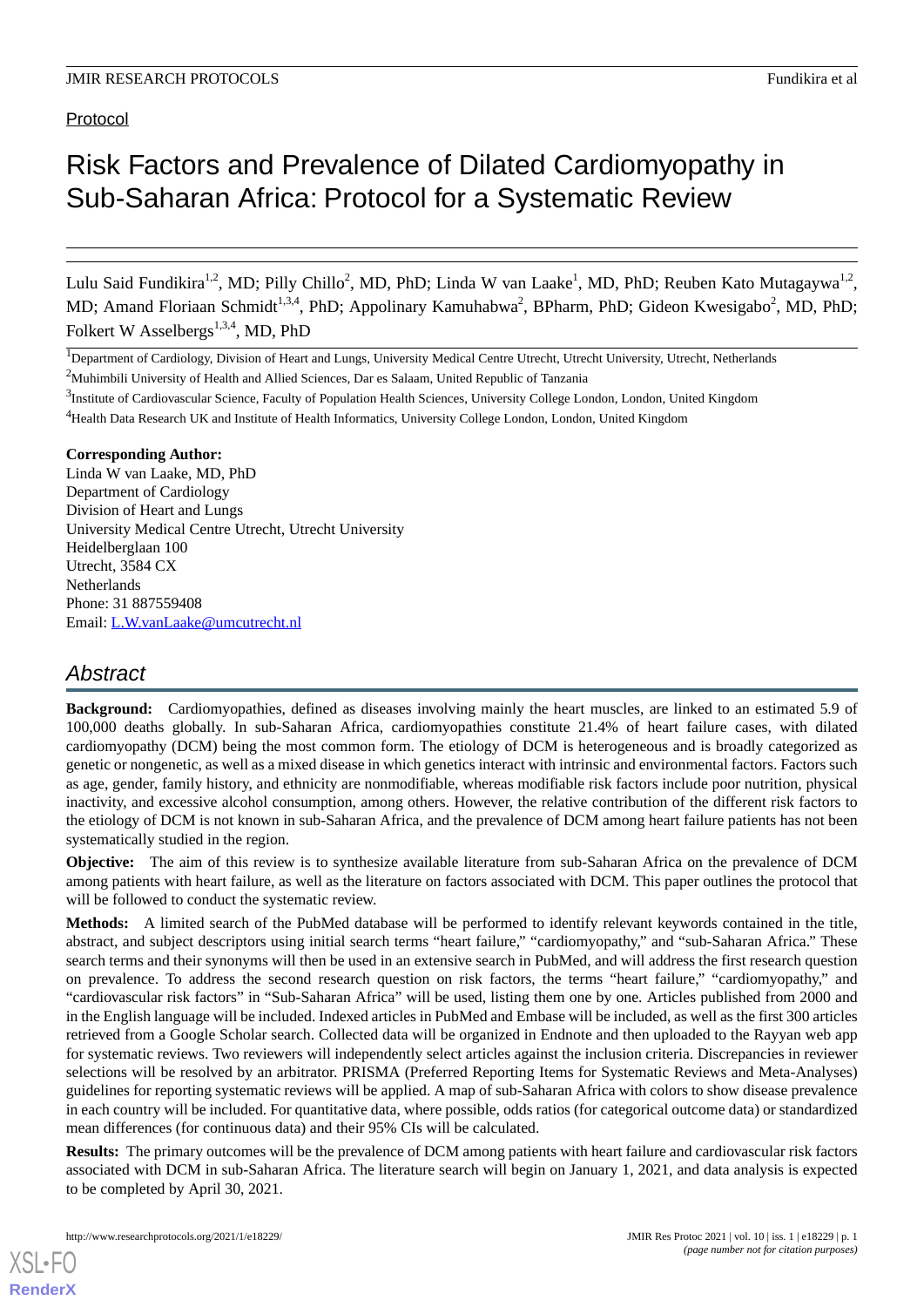#### JMIR RESEARCH PROTOCOLS Fundikira et al

**Conclusions:** This review will provide information on the current status of the prevalence and associated factors of DCM, and possibly identify gaps, including paucity of data or conflicting results that need to be addressed to improve our understanding of DCM in sub-Saharan Africa.

**International Registered Report Identifier (IRRID):** PRR1-10.2196/18229

(JMIR Res Protoc 2021;10(1):e18229) doi: [10.2196/18229](http://dx.doi.org/10.2196/18229)

#### **KEYWORDS**

dilated cardiomyopathy; cardiomyopathy; heart failure; cardiovascular risk factors; sub-Saharan Africa

# *Introduction*

#### **Background**

An interesting phenomenon is unfolding in sub-Saharan Africa due to globalization and urbanization. The region traditionally plagued with infectious diseases is currently facing a double burden of disease as evidenced by the rise of noncommunicable diseases, mainly cardiovascular diseases (CVDs) [[1\]](#page-3-0). The increase in CVD incidence has resulted in a growing burden of heart failure in sub-Saharan Africa [[2\]](#page-3-1), a trend that is expected to increase over time [[3\]](#page-3-2).

Cardiomyopathies, which are diseases affecting mainly the heart muscles, are a common cause of heart failure worldwide, and represent a significant cause of morbidity and mortality. In 2010, cardiomyopathies were estimated to cause mortality in up to 5.9 of 100,000 individuals globally and most likely are underdiagnosed [\[4](#page-3-3)[,5](#page-3-4)]. In sub-Saharan Africa, a contemporaneous systematic review and meta-analysis of the etiology of heart failure performed by Agbor et al [\[6](#page-3-5)] showed that cardiomyopathies (all forms) constituted 21.4% (18.2%-40.2%) of all heart failure cases, second only to hypertensive heart disease as a cause of heart failure. Among the different types of cardiomyopathies, dilated cardiomyopathy (DCM) is by far the most common in sub-Saharan Africa [\[7](#page-3-6)-[9\]](#page-3-7).

DCM is defined as the presence of left or biventricular dilatation and contractile dysfunction in the absence of abnormal loading conditions (such as hypertension or valve disease) or coronary artery disease that is sufficient to cause global contractile impairment [[10\]](#page-3-8). The etiology of DCM is diverse and heterogeneous, including genetic mutations, infections, and autoimmunity, although in most instances the etiology cannot be completely identified [[5\]](#page-3-4). The European Society of Cardiology (ESC) classifies DCM as familial or nonfamilial, in which familial cases usually have a genetic cause [[11\]](#page-3-9). However, the American Heart Association classifies DCM as genetic, acquired, or mixed [[12\]](#page-3-10). A revised definition of DCM by the ESC Working Group on Myocardial and Pericardial Diseases highlighted the heterogeneous nature of the disease that can broadly be grouped as genetic or nongenetic, although there are some circumstances in which a genetic predisposition interacts with intrinsic or environmental factors to form a clinical picture seen in DCM [\[13](#page-3-11)]. The presence of nonmodifiable cardiovascular risk factors such as family history, age, ethnicity, and gender, as well as modifiable risk factors such as hypertension, diabetes, tobacco use, physical inactivity, poor nutrition, excessive alcohol consumption, high cholesterol, and

obesity increase the probability of developing CVD and heart failure [[14,](#page-3-12)[15\]](#page-3-13).

However, the relative contribution of the different risk factors to the etiology of DCM is not known in sub-Saharan Africa, and the prevalence of DCM among heart failure patients has not been systematically studied in the region.

With the increasing recognition of DCM as a heterogeneous and diverse disease  $[11,12,16]$  $[11,12,16]$  $[11,12,16]$  $[11,12,16]$  $[11,12,16]$ , it is important to understand the contribution of the different cardiovascular risk factors to the clinical presentation of DCM. Identifying risk factors associated with DCM may bring about insightful management consequences, including medical counseling directed to patients and their relatives to avoid or manage the modifiable risk factors so as to halt or prolong the course of DCM. This review will systematically study the available data published from 2000 onward to capture the current situation in sub-Saharan Africa with regard to the risk factors and prevalence of DCM in patients with heart failure. This time period has been selected to reflect the current definitions of DCM [[11-](#page-3-9)[13](#page-3-11)].

#### **Aim of This Review**

The aim of this review is to determine the prevalence of DCM and its associated risk factors among patients with heart failure in sub-Saharan Africa.

#### **Review Questions**

The specific review questions to be addressed are: (1) What is the prevalence of DCM in patients with heart failure in sub-Saharan Africa? (2) What are the associated risk factors for DCM in patients with heart failure in sub-Saharan Africa?

## *Methods*

#### **Inclusion Criteria**

All full-text articles from observational studies (cross-sectional, cohort, retrospective, or prospective) that meet the search criteria, published in the English language from January 1, 2000 to December 31*,* 2020 will be included in this review.

#### **Exclusion Criteria**

This review will exclude case reports, editorials, comments or expert opinions, as well as letters of study subjects due to lack of peer review. In addition, articles published in a language other than English will be excluded. Qualitative studies will also be excluded.

[XSL](http://www.w3.org/Style/XSL)•FO **[RenderX](http://www.renderx.com/)**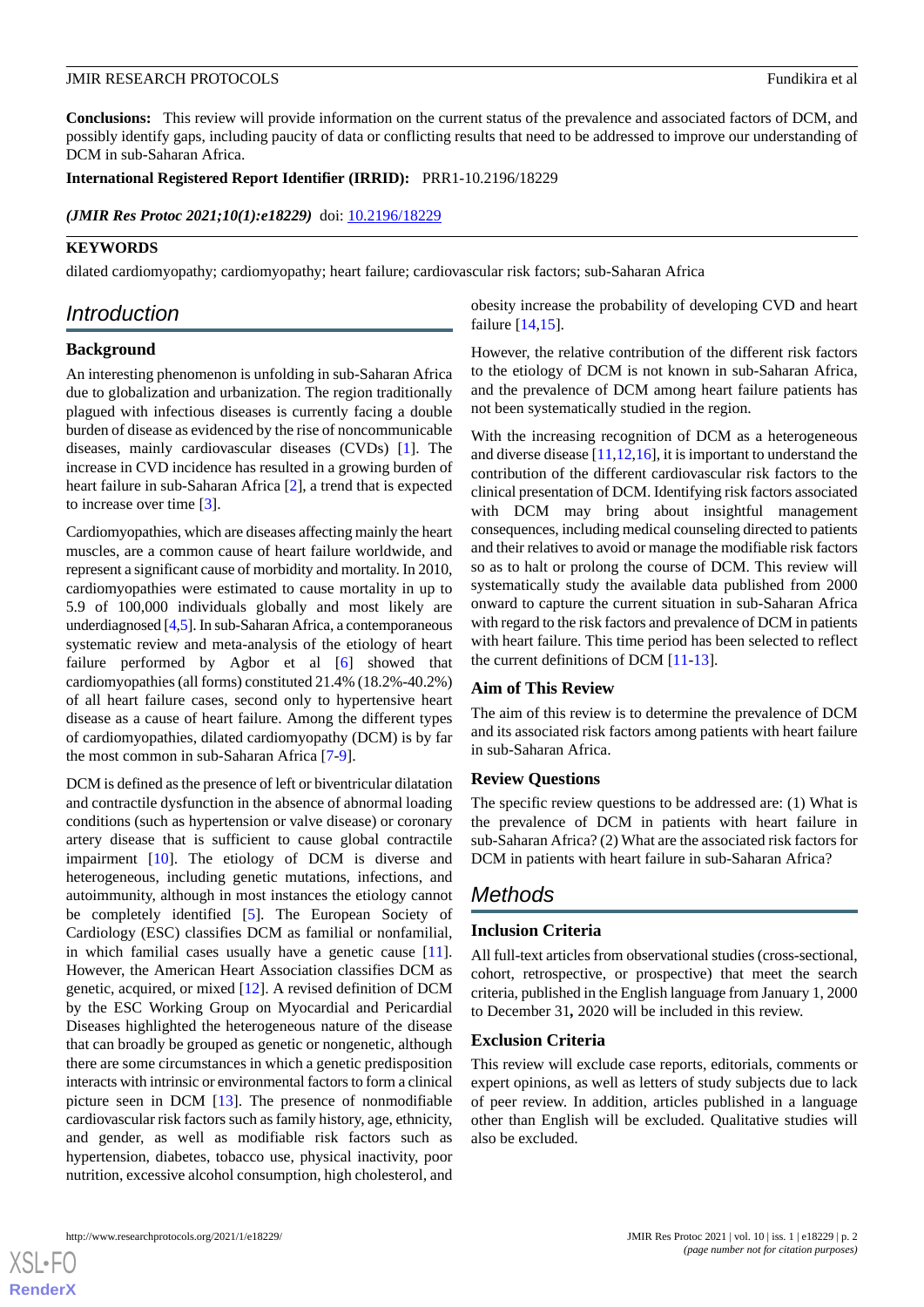#### JMIR RESEARCH PROTOCOLS Fundikira et al

#### **Search Strategy**

A limited search of PubMed will be performed to identify relevant keywords contained in the title, abstract, and subject descriptors. The initial search terms will be "heart failure," "cardiomyopathy," and "sub-Saharan Africa"; these search terms and their synonyms will then be used in an extensive search in PubMed. This search will be applied to answer question 1 on prevalence. Thereafter, a search will be performed to answer question 2 using the terms "heart failure," "cardiomyopathy," and the risk factors of interest, which are age, gender, ethnicity, family history, hypertension, diabetes, tobacco use, physical inactivity, poor nutrition, excessive alcohol consumption, high cholesterol, and obesity, in "sub-Saharan Africa." Filters will be added to narrow down to articles published from 2000 and in the English language. Indexed articles in PubMed and Embase will be included. Taking into account that some journals in Africa may not be indexed in PubMed, searches in Google Scholar will also be performed, and the first 300 articles will be included. The detailed search terms following the PICO (Patient/Population/Problem, Intervention/Prognostic Factor, Comparison, Outcome) format are as follows:

P: "heart failure" [MeSH Terms] OR ("heart" [All Fields] AND "failure" [All Fields]) OR "heart failure" [All Fields] in "Sub-Saharan Africa" OR "Africa" OR "Saharan" OR ((Angola OR Burundi OR DRC OR Cameroon OR Central Africa Republic OR Chad OR Republic of Congo OR Equatorial Guinea OR Gabon OR Kenya OR Nigeria OR Rwanda OR Sao Tome and Principe OR Tanzania OR Uganda OR South Sudan OR Eritrea OR Ethiopia OR Botswana OR Comoro OR Lesotho OR Madagascar OR Malawi OR Mauritius OR Mozambique OR Namibia OR Seychelles OR South Africa OR Swaziland OR Zambia OR Zimbabwe OR Benin OR Mali OR Burkina Faso OR Cape Verde OR Ivory Coast OR Gambia OR Ghana OR Guinea OR Guinea Bissau OR Liberia OR Niger OR Mauritania OR Senegal OR Sierra Leone OR Togo))).

I: ("cardiovascular system" [MeSH Terms] OR ("cardiovascular" [All Fields] AND "system" [All Fields]) OR "cardiovascular system" [All Fields] AND ("risk factors" [MeSH Terms] OR ("risk" [All Fields] AND "factors" [All Fields]) OR "risk factors" [All Fields]).

C: "age" OR "gender" OR "family history" OR "hypertension" OR "diabetes" OR "tobacco use" OR "physical inactivity" OR "poor nutrition" OR "excessive alcohol consumption" OR "high cholesterol" OR "obesity".

"cardiomyopathy, dilated" [MeSH Terms] OR ("cardiomyopathy" [All Fields] AND "dilated" [All Fields]) OR "dilated cardiomyopathy" [All Fields] OR ("dilated" [All Fields] AND "cardiomyopathy" [All Fields]).

#### **Risk of Bias and Study Quality**

Identified studies that meet the inclusion criteria will be assessed independently for methodological validity by two reviewers prior to inclusion in the final analysis using the Risk Of Bias In Non-randomized Studies of Interventions (ROBINS-I) assessment tool, version for cohort-type studies (see [Multimedia](#page-3-14) [Appendix 1\)](#page-3-14) [[17\]](#page-4-1).

 $X$ SL•F $C$ **[RenderX](http://www.renderx.com/)** **Data Collection**

Full copies of articles identified by the search, and considered to meet the inclusion criteria based on their title, abstract, and subject descriptors will be obtained for data synthesis. The collected data will be organized in Endnote reference manager and subsequently uploaded to the Rayyan web app for systematic reviews to allow for adequate sorting [[18\]](#page-4-2). Two reviewers will independently select articles against the inclusion criteria. Discrepancies in reviewer selections will be resolved by a third author (arbitrator) prior to the selected articles being retrieved. A data extraction tool will be developed specifically for quantitative research data extraction based on the work of the Cochrane Collaboration and the Centre for Reviews and Dissemination, as shown in [Multimedia Appendix 2.](#page-3-15) Two reviewers will independently perform data extraction. In cases of missing data, the corresponding authors of the study will be approached once by email.

#### **Data Synthesis**

The Preferred Reporting Items for Systematic Reviews and Meta-Analyses (PRISMA) guidelines for reporting systematic reviews will be applied [[19](#page-4-3)]. A flow diagram will be used to illustrate the literature search and article selection process, and a table will be compiled to provide an overview of the articles included in the review along with their characteristics. Furthermore, a map of sub-Saharan Africa with colors to show disease prevalence in each country will be included. For quantitative data, where possible, odds ratios (for categorical outcome data) or standardized mean differences (for continuous data) and their 95% CIs will be calculated from the data generated by each included study.

### *Results*

The outcome measures will include the prevalence of DCM and cardiovascular risk factors associated with DCM among patients with heart failure in sub-Saharan Africa. The anticipated or actual start date is January 1, 2021 and the anticipated completion date is April 30, 2021.

# *Discussion*

As CVDs are on the rise in sub-Saharan Africa [\[1](#page-3-0),[4,](#page-3-3)[15](#page-3-13)], there is an urgent need to obtain more insight into the characteristics of the underlying pathologies in the region. It is currently unclear how heterogeneous or homogenous data on prevalence and risk factors for DCM are in sub-Saharan Africa, since previous reviews from the region addressed the prevalence and etiology of heart failure [\[2](#page-3-1),[6\]](#page-3-5) or cardiomyopathies in general [\[9](#page-3-7),[16\]](#page-4-0). Likewise, it is unclear what paucity of data do exist regarding DCM in the region. To the best of our knowledge, no previous review is available with exclusive focus on DCM as an entity of heart failure in sub-Saharan Africa. We will discuss the literature on DCM in sub-Saharan Africa, describing the current status of DCM based on prevalence and cardiovascular risk factors, thus identifying gaps that need to be addressed to improve our understanding of DCM, with the overall goal to improve the prevention and management of this condition.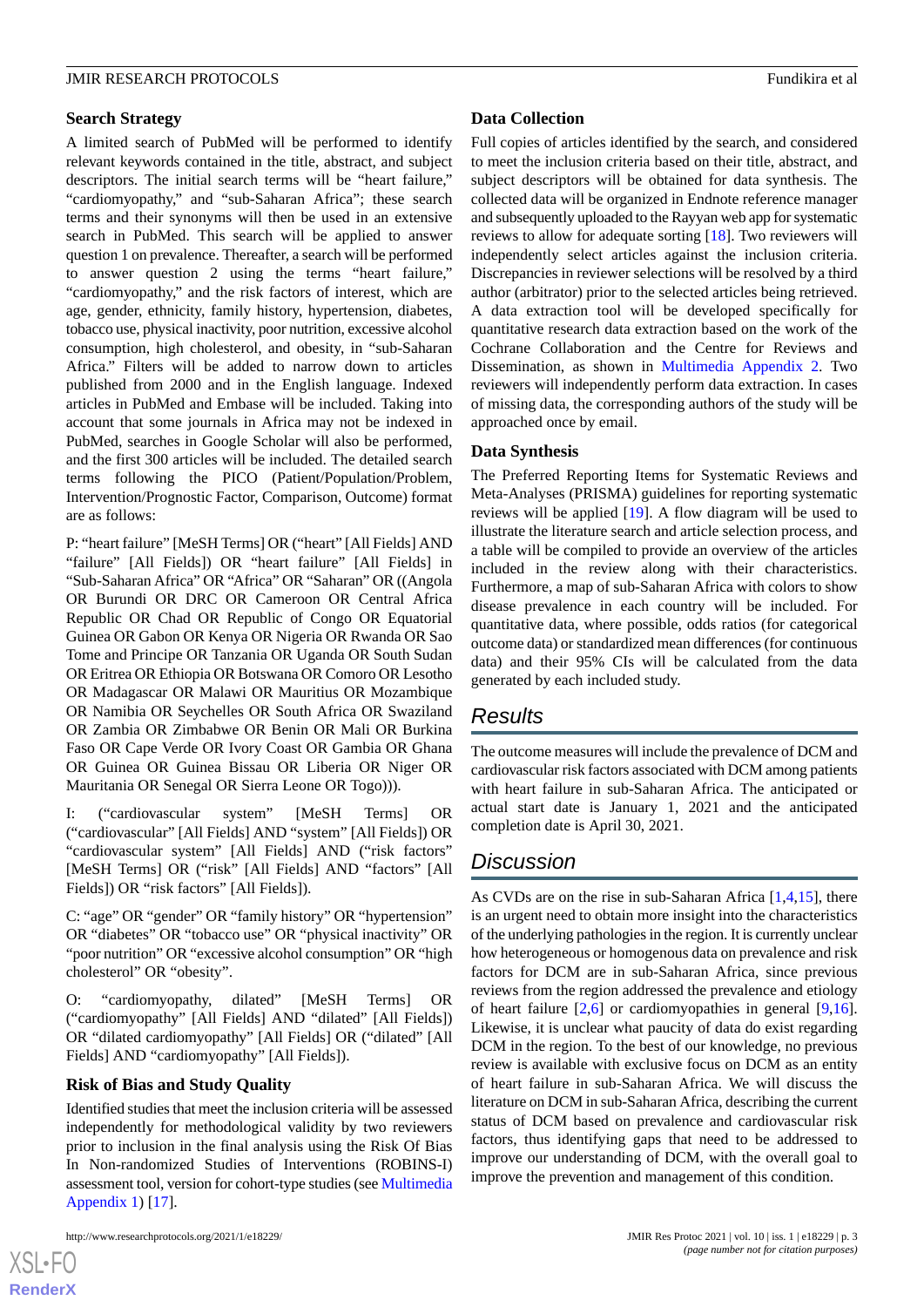#### **Conflicts of Interest**

None declared.

#### <span id="page-3-14"></span>**Multimedia Appendix 1**

ROBINS-I tool. [[PDF File \(Adobe PDF File\), 933 KB](https://jmir.org/api/download?alt_name=resprot_v10i1e18229_app1.pdf&filename=7e28e6f3581cda60eb7faa74a1bb7968.pdf)-[Multimedia Appendix 1\]](https://jmir.org/api/download?alt_name=resprot_v10i1e18229_app1.pdf&filename=7e28e6f3581cda60eb7faa74a1bb7968.pdf)

#### <span id="page-3-15"></span>**Multimedia Appendix 2**

Data extraction tool adapted from the Cochrane Collaboration tool. [[PDF File \(Adobe PDF File\), 272 KB](https://jmir.org/api/download?alt_name=resprot_v10i1e18229_app2.pdf&filename=7f8fdfc08487d0303d88c948ea583af4.pdf)-[Multimedia Appendix 2\]](https://jmir.org/api/download?alt_name=resprot_v10i1e18229_app2.pdf&filename=7f8fdfc08487d0303d88c948ea583af4.pdf)

#### <span id="page-3-0"></span>**References**

- <span id="page-3-1"></span>1. Keates AK, Mocumbi AO, Ntsekhe M, Sliwa K, Stewart S. Cardiovascular disease in Africa: epidemiological profile and challenges. Nat Rev Cardiol 2017 May;14(5):273-293. [doi: [10.1038/nrcardio.2017.19\]](http://dx.doi.org/10.1038/nrcardio.2017.19) [Medline: [28230175\]](http://www.ncbi.nlm.nih.gov/entrez/query.fcgi?cmd=Retrieve&db=PubMed&list_uids=28230175&dopt=Abstract)
- <span id="page-3-2"></span>2. Gallagher J, McDonald K, Ledwidge M, Watson CJ. Heart Failure in Sub-Saharan Africa. Card Fail Rev 2018 May;4(1):21-24 [[FREE Full text](http://europepmc.org/abstract/MED/29892471)] [doi: [10.15420/cfr.2018:4:1](http://dx.doi.org/10.15420/cfr.2018:4:1)] [Medline: [29892471](http://www.ncbi.nlm.nih.gov/entrez/query.fcgi?cmd=Retrieve&db=PubMed&list_uids=29892471&dopt=Abstract)]
- <span id="page-3-3"></span>3. Amegah AK. Tackling the Growing Burden of Cardiovascular Diseases in Sub-Saharan Africa. Circulation 2018 Nov 27;138(22):2449-2451. [doi: [10.1161/CIRCULATIONAHA.118.037367\]](http://dx.doi.org/10.1161/CIRCULATIONAHA.118.037367) [Medline: [30571350](http://www.ncbi.nlm.nih.gov/entrez/query.fcgi?cmd=Retrieve&db=PubMed&list_uids=30571350&dopt=Abstract)]
- <span id="page-3-4"></span>4. Lozano R, Naghavi M, Foreman K, Lim S, Shibuya K, Aboyans V, et al. Global and regional mortality from 235 causes of death for 20 age groups in 1990 and 2010: a systematic analysis for the Global Burden of Disease Study 2010. Lancet 2012 Dec 15;380(9859):2095-2128. [doi: [10.1016/S0140-6736\(12\)61728-0\]](http://dx.doi.org/10.1016/S0140-6736(12)61728-0) [Medline: [23245604](http://www.ncbi.nlm.nih.gov/entrez/query.fcgi?cmd=Retrieve&db=PubMed&list_uids=23245604&dopt=Abstract)]
- <span id="page-3-5"></span>5. Schultheiss H, Fairweather D, Caforio ALP, Escher F, Hershberger RE, Lipshultz SE, et al. Dilated cardiomyopathy. Nat Rev Dis Primers 2019 May 09;5(1):32 [\[FREE Full text\]](http://europepmc.org/abstract/MED/31073128) [doi: [10.1038/s41572-019-0084-1](http://dx.doi.org/10.1038/s41572-019-0084-1)] [Medline: [31073128\]](http://www.ncbi.nlm.nih.gov/entrez/query.fcgi?cmd=Retrieve&db=PubMed&list_uids=31073128&dopt=Abstract)
- <span id="page-3-6"></span>6. Agbor VN, Essouma M, Ntusi NAB, Nyaga UF, Bigna JJ, Noubiap JJ. Heart failure in sub-Saharan Africa: A contemporaneous systematic review and meta-analysis. Int J Cardiol 2018 Apr 15;257:207-215. [doi: [10.1016/j.ijcard.2017.12.048](http://dx.doi.org/10.1016/j.ijcard.2017.12.048)] [Medline: [29506693](http://www.ncbi.nlm.nih.gov/entrez/query.fcgi?cmd=Retrieve&db=PubMed&list_uids=29506693&dopt=Abstract)]
- 7. Sliwa K, Wilkinson D, Hansen C, Ntyintyane L, Tibazarwa K, Becker A, et al. Spectrum of heart disease and risk factors in a black urban population in South Africa (the Heart of Soweto Study): a cohort study. Lancet 2008 Mar 15;371(9616):915-922. [doi: [10.1016/S0140-6736\(08\)60417-1\]](http://dx.doi.org/10.1016/S0140-6736(08)60417-1) [Medline: [18342686](http://www.ncbi.nlm.nih.gov/entrez/query.fcgi?cmd=Retrieve&db=PubMed&list_uids=18342686&dopt=Abstract)]
- <span id="page-3-8"></span><span id="page-3-7"></span>8. Damasceno A, Mayosi BM, Sani M, Ogah OS, Mondo C, Ojji D, et al. The causes, treatment, and outcome of acute heart failure in 1006 Africans from 9 countries. Arch Intern Med 2012 Oct 08;172(18):1386-1394. [doi: [10.1001/archinternmed.2012.3310\]](http://dx.doi.org/10.1001/archinternmed.2012.3310) [Medline: [22945249](http://www.ncbi.nlm.nih.gov/entrez/query.fcgi?cmd=Retrieve&db=PubMed&list_uids=22945249&dopt=Abstract)]
- <span id="page-3-9"></span>9. Sliwa K, Damasceno A, Mayosi BM. Epidemiology and etiology of cardiomyopathy in Africa. Circulation 2005 Dec 06;112(23):3577-3583. [doi: [10.1161/CIRCULATIONAHA.105.542894\]](http://dx.doi.org/10.1161/CIRCULATIONAHA.105.542894) [Medline: [16330699](http://www.ncbi.nlm.nih.gov/entrez/query.fcgi?cmd=Retrieve&db=PubMed&list_uids=16330699&dopt=Abstract)]
- <span id="page-3-10"></span>10. McKenna WJ, Maron BJ, Thiene G. Classification, Epidemiology, and Global Burden of Cardiomyopathies. Circ Res 2017 Sep 15;121(7):722-730. [doi: [10.1161/CIRCRESAHA.117.309711\]](http://dx.doi.org/10.1161/CIRCRESAHA.117.309711) [Medline: [28912179](http://www.ncbi.nlm.nih.gov/entrez/query.fcgi?cmd=Retrieve&db=PubMed&list_uids=28912179&dopt=Abstract)]
- 11. Elliott P, Andersson B, Arbustini E, Bilinska Z, Cecchi F, Charron P, et al. Classification of the cardiomyopathies: a position statement from the European Society Of Cardiology Working Group on Myocardial and Pericardial Diseases. Eur Heart J 2008 Jan;29(2):270-276. [doi: [10.1093/eurheartj/ehm342](http://dx.doi.org/10.1093/eurheartj/ehm342)] [Medline: [17916581\]](http://www.ncbi.nlm.nih.gov/entrez/query.fcgi?cmd=Retrieve&db=PubMed&list_uids=17916581&dopt=Abstract)
- <span id="page-3-11"></span>12. Maron BJ, Towbin JA, Thiene G, Antzelevitch C, Corrado D, Arnett D, American Heart Association, Council on Clinical Cardiology' Heart Failure Transplantation Committee, Quality of Care Outcomes Research Functional Genomics Translational Biology Interdisciplinary Working Groups, Council on Epidemiology Prevention. Contemporary definitions and classification of the cardiomyopathies: an American Heart Association Scientific Statement from the Council on Clinical Cardiology, Heart Failure and Transplantation Committee; Quality of Care and Outcomes Research and Functional Genomics and Translational Biology Interdisciplinary Working Groups; and Council on Epidemiology and Prevention. Circulation 2006 Apr 11;113(14):1807-1816. [doi: [10.1161/CIRCULATIONAHA.106.174287\]](http://dx.doi.org/10.1161/CIRCULATIONAHA.106.174287) [Medline: [16567565](http://www.ncbi.nlm.nih.gov/entrez/query.fcgi?cmd=Retrieve&db=PubMed&list_uids=16567565&dopt=Abstract)]
- <span id="page-3-13"></span><span id="page-3-12"></span>13. Pinto YM, Elliott PM, Arbustini E, Adler Y, Anastasakis A, Böhm M, et al. Proposal for a revised definition of dilated cardiomyopathy, hypokinetic non-dilated cardiomyopathy, and its implications for clinical practice: a position statement of the ESC working group on myocardial and pericardial diseases. Eur Heart J 2016 Jun 14;37(23):1850-1858. [doi: [10.1093/eurheartj/ehv727\]](http://dx.doi.org/10.1093/eurheartj/ehv727) [Medline: [26792875](http://www.ncbi.nlm.nih.gov/entrez/query.fcgi?cmd=Retrieve&db=PubMed&list_uids=26792875&dopt=Abstract)]
- 14. Kwan GF, Mayosi BM, Mocumbi AO, Miranda JJ, Ezzati M, Jain Y, et al. Endemic Cardiovascular Diseases of the Poorest Billion. Circulation 2016 Jun 14;133(24):2561-2575. [doi: [10.1161/CIRCULATIONAHA.116.008731\]](http://dx.doi.org/10.1161/CIRCULATIONAHA.116.008731) [Medline: [27297348\]](http://www.ncbi.nlm.nih.gov/entrez/query.fcgi?cmd=Retrieve&db=PubMed&list_uids=27297348&dopt=Abstract)
- 15. Sliwa K, Acquah L, Gersh BJ, Mocumbi AO. Impact of Socioeconomic Status, Ethnicity, and Urbanization on Risk Factor Profiles of Cardiovascular Disease in Africa. Circulation 2016 Mar 22;133(12):1199-1208. [doi: [10.1161/CIRCULATIONAHA.114.008730\]](http://dx.doi.org/10.1161/CIRCULATIONAHA.114.008730) [Medline: [27002082\]](http://www.ncbi.nlm.nih.gov/entrez/query.fcgi?cmd=Retrieve&db=PubMed&list_uids=27002082&dopt=Abstract)

[XSL](http://www.w3.org/Style/XSL)•FO **[RenderX](http://www.renderx.com/)**